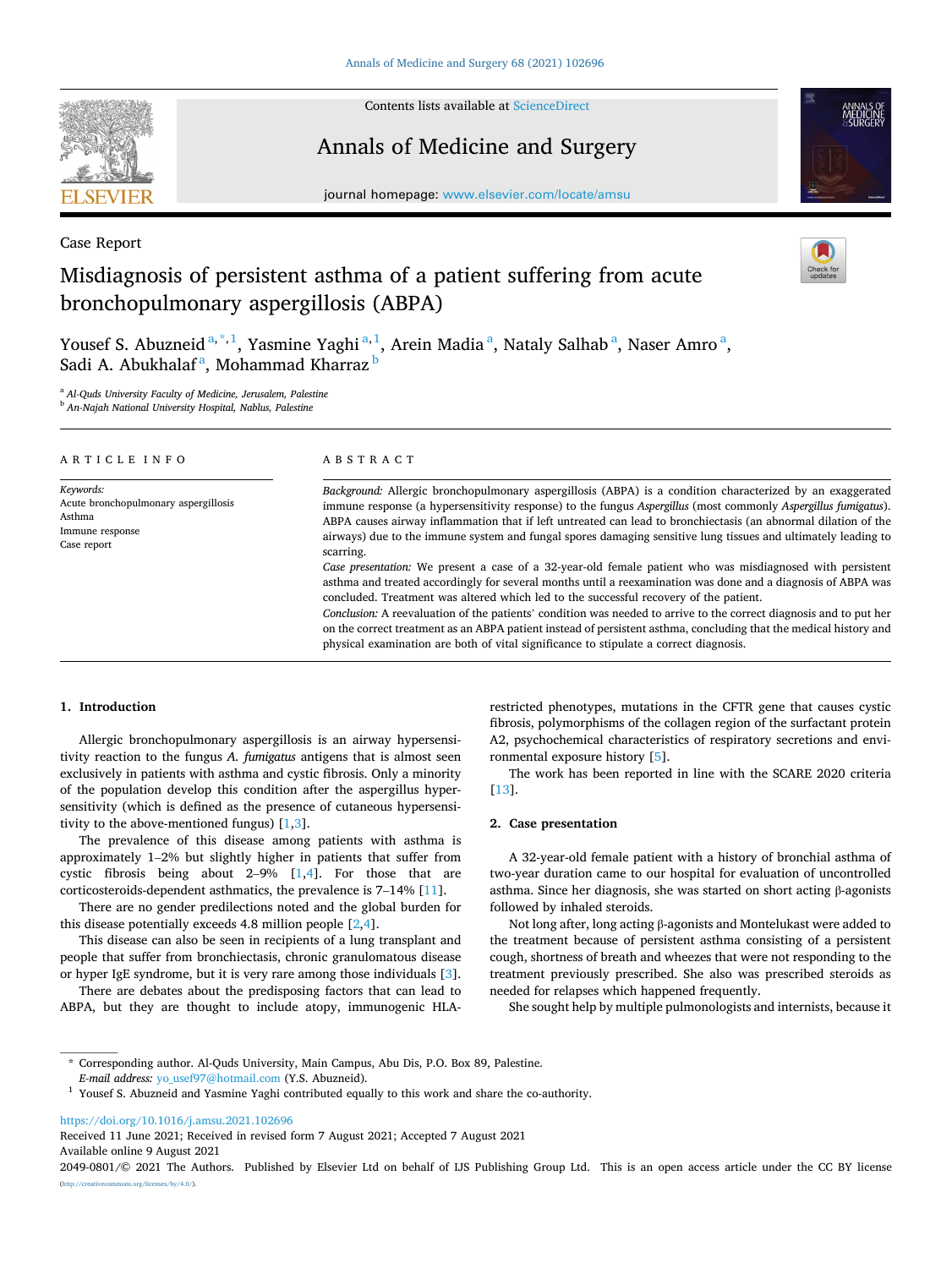was interfering with her life activities, who prescribed her the same treatment and would put her on oral steroids which would improve the patient's condition partially but not completely.

Frequent exacerbations were noticed but since she was already taking the maximal optimal dose for asthma medications, nothing else could be done.

In our hospital, the patient was reevaluated with a detailed history focusing on the place of residence, degree of ventilation of her house (which was well ventilated) and exposure to allergens and animals at home. There was nothing of significant value with no allergen exposure, no history of NSAIDs or β-blockers use and no heart burn. She did however mention a brownish colored sputum with a plug like consistency and multiple courses of antibiotics.

She also mentioned that her husband is an avid smoker but not in front of her and her past medical and surgical history was unremarkable despite the asthma. She affirmed to be compliant with her medication but still suffering from frequent exacerbations that were partially relived by oral or IV steroids.

This led to the suspicion of allergic bronchopulmonary aspergillosis and thus further investigations were done which included:

A chest-CT scan that showed atelectatic bands. Blood and sputum samples that showed increased IgE levels (450 kU/L), increased eosinophils count (1200 cells/mcL) and a sputum culture that revealed hyphae (Fig. 1).

Conclusively, the diagnosis of allergic bronchopulmonary aspergillosis was made, and the patient was started on itraconazole (400 mg x 1) and steroids (40 mg x 1).

After two weeks, on her follow up the patient showed significant improvement in her respiratory symptoms, thus her medications were tapered.

In a further follow up after two weeks, all her medications and nebulizers were stopped, and she was feeling well and free of symptoms.

In conclusion, after one month of our correct diagnosis and treatment, the patient was off medications and feeling well.

#### **3. Discussion**

ABPA is an immunologic pulmonary disease due to a hypersensitivity reaction to a fungus called *Aspergillus fumigatus*. Clinically, the patients that suffer from this disease present with chronic asthma, recurrent pulmonary infiltrates and bronchiectasis [\[1\]](#page-2-0).

Because many of the patients tend to be asymptomatic or minimally symptomatic, there should be a high index of suspicion while managing any patient with bronchial asthma and that's why all patients with asthma should have routine screenings with an Aspergillus skin test [[3](#page-2-0), [10\]](#page-2-0).



The condition has a variable pathophysiology that is still largely unknown. Some papers define it as an immediate hypersensitivity (type 1) response, some as an antigen-antibody complexes (type 3) response and some as an eosinophil-rich inflammatory cell response (type 4b) [[2](#page-2-0), [5](#page-2-0)].

The reason why asthmatic patients are susceptible to this disease is not fully understood, but some authors have reported that exposure to large concentrations of the *A fumigatus* spores may be the cause [[12](#page-2-0)].

Environmental factors are not considered one of the main pathogenic factors because not all asthmatic patients develop ABPA even if they had been exposed to the same environmental factors [[10\]](#page-2-0).

The fungus persists and germinate into hyphae in a genetically predisposed individual, which causes the release of antigens that compromise the mucociliary clearance, stimulate and breach the airway epithelial barrier and activate the innate immunity of the lungs. This causes an influx from the inflammatory cells and a resultant early and late phase inflammatory reaction [\[10](#page-2-0)].

In recent years, it has been discovered that the fungus attaches to the lung epithelial cells resulting in the release of pro-inflammatory mediators and the influx of granulocytes which cause an intense Th2 CD4 Tcell immune response. The Th2 cytokines (interleukin [IL]-4, IL-5, and IL-13) lead to total and *A fumigatus*-specific IgE synthesis, mast cell degranulation, and promotion of a strong eosinophilic response [[7](#page-2-0),[8](#page-2-0)].

A combination of these events can also be the cause for the development of progressive fibrosis and bronchiectasis. Although traditional treatment has focused on suppressing the immune reaction to these phenomena, with high-dose corticosteroids, the presence of viable organisms driving this process makes the option of antifungal chemotherapy an attractive adjunct  $[9,10]$ .

There are five criteria that should be present to lead to the suspicion of ABPA in an asthmatic patient [[3](#page-2-0),[5](#page-2-0)]:

- Asthma.
- Proximal bronchiectasis (dilated bronchi in the inner two thirds of the chest field on a CT-scan).
- Immediate cutaneous reactivity to *Aspergillus* species or *Aspergillus fumigatus.*
- A total serum IgE that is elevated (417 kU/L or 1000 ng/mL),
- Elevated serum IgE–*A fumigatus* and/or serum IgG-*A fumigatus.*

The signs and symptoms for this disease are very similar to those of asthma, which are: wheezes, shortness of breath and cough with brownish flecks or bloody mucous. It also can cause fever and weight lose but it is rare [\[5,7](#page-2-0)].

Control over symptoms of asthma and cystic fibrosis, prevention or treatment of pulmonary exacerbations, reduction or remission of pulmonary inflammation and reduction in the progression to end-stage fibrotic are the four goals of the treatment for ABPA, since a delay in the treatment can lead to complications such as pulmonary fibrosis, bronchiectasis, chronic sputum production and severe persistent asthma with loss of lung function [[2](#page-2-0)].

In our Case, the patient had a clear history of asthma with shortness of breath and a brownish colored sputum production in addition to high serum IgE levels (as mentioned above) and hyphae from the sputum culture. All of which indicated an *Aspergillus* infection.

For the treatment of this condition, we can use systemic glucocorticoids and antifungal therapy such as itraconazole and voriconazole and omalizumab [[2,6\]](#page-2-0).

With early diagnosis, careful patient monitoring and appropriately aggressive treatment the prognosis of ABPA is generally favorable, but it is worse for patients who develop corticosteroid-dependent asthma or advanced stage fibrotic lung disease [[6](#page-2-0)].

In our Case, it is clear the patient was in the process of developing a persistent asthma due to a late diagnosis. Fortunately, with a reevaluation of the patient's medical history, the signs and symptoms, the **Fig. 1.** Hyphae seen on light microscope from the sputum culture. laboratory and histological findings we could correctly diagnose the